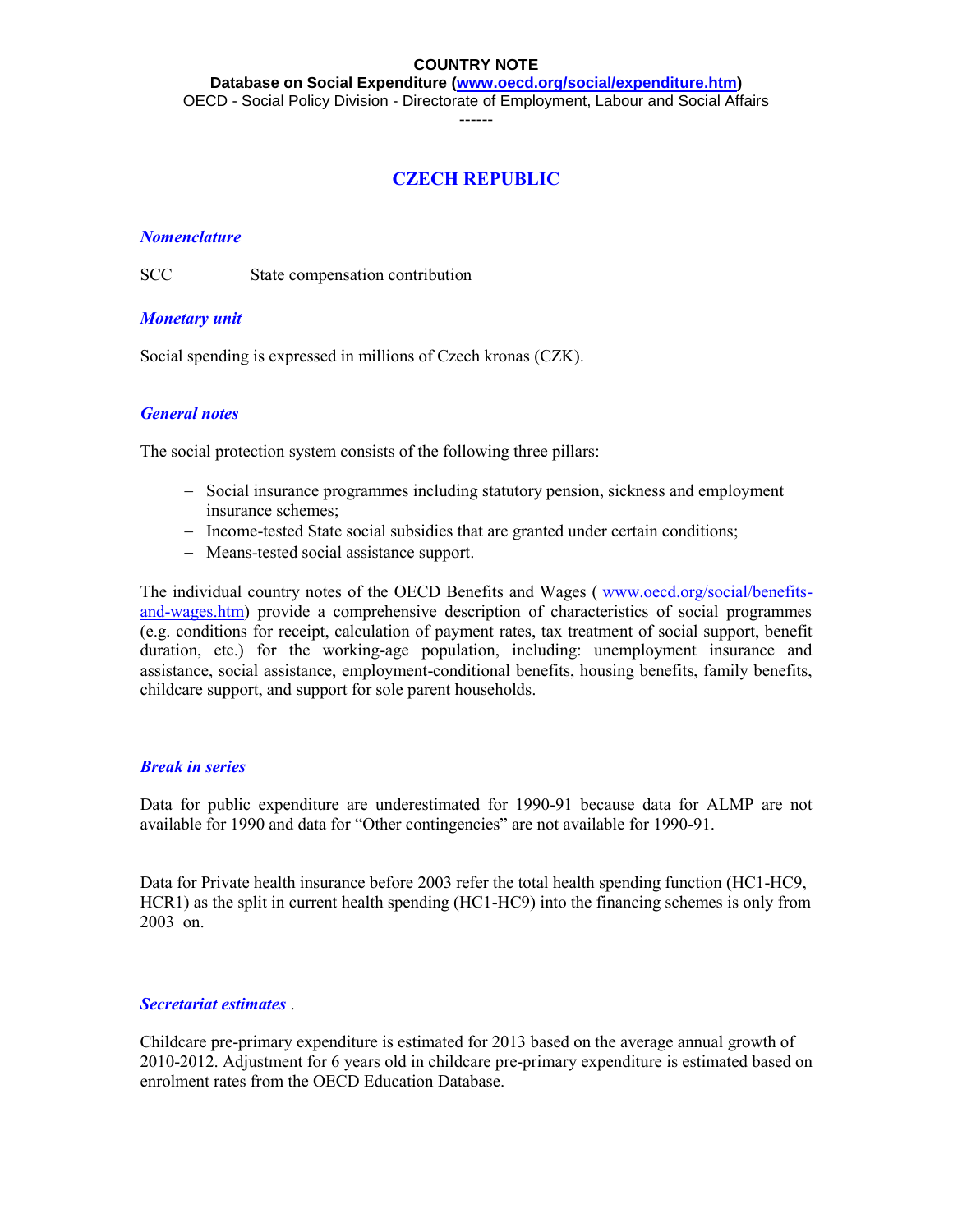**Database on Social Expenditure [\(www.oecd.org/social/expenditure.htm\)](http://www.oecd.org/social/expenditure.htm)**

OECD - Social Policy Division - Directorate of Employment, Labour and Social Affairs

------

#### *Sources*

#### **1990-1994**

Czech Republic Ministry of Labour and Social Affairs.

#### **1995 onwards**

Data provided by EUROSTAT (ESSPROS database), except for:

 **1990 onwards** 4. Health: OECD Statistics (*[www.oecd.org/health/healthdata](http://www.oecd.org/health/healthdata)*)

 **1998 onwards** 5.2.1.4&5 Childcare (pre-primary education): OECD Education database *(*[http:///](http://)*[www.oecd.org/edu/database.htm\)](http://)*.

**1991 onwards** 6. ALMP: OECD Labour Market Policy database.

(See Table "Passage from ESSPROS to SOCX" next page).

### *Background information*

European Social Statistics, Social Protection, ESSPROS qualitative information <http://ec.europa.eu/eurostat/web/social-protection/data/qualitative-information>

MISSOC, Mutual information system on social protection in the Member states of the European Union and of the European Economic Area [\(http://ec.europa.eu/social/main.jsp?catId=815&langId=en\)](http://ec.europa.eu/social/main.jsp?catId=815&langId=en)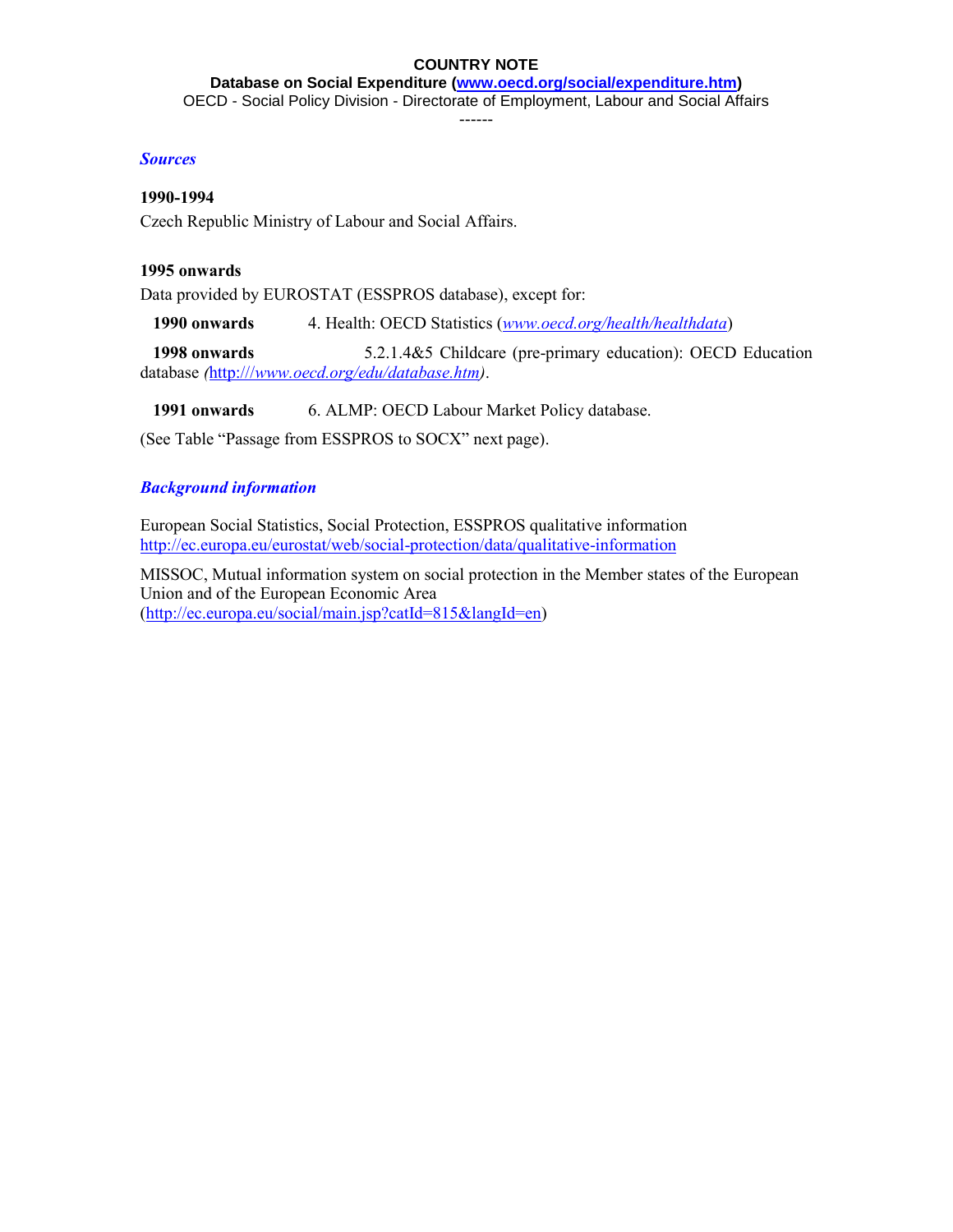#### **Database on Social Expenditure [\(www.oecd.org/social/expenditure.htm\)](http://www.oecd.org/social/expenditure.htm)**

OECD - Social Policy Division - Directorate of Employment, Labour and Social Affairs

------

#### **Passage from Esspros to SOCX (public / mandatory-voluntary private)**

**Czech Republic, in millions of CZK**

|          |                                                                     | ESSPROSS/SOCX                                                                                                                                                                                                                                                                                                                                                                                                                                                                                                                                                                                                                                                                                                                                                                                                                                                                                                                                                                                                                                                                                                                                                                                                                                                                                                                                                                                                                                                                                                             |                                                      |                                                                                                                              | Code                                     | 1995                                          | 2000                                              | 2005                                          | 2006                                             | 2007                                               | 2008                                          | 2009                                          | 2010                                        | 2011                                          | 2012                                      | 2013                                         | 2014                                         | 2015                                            | 2016                                         | 2017                                                  |
|----------|---------------------------------------------------------------------|---------------------------------------------------------------------------------------------------------------------------------------------------------------------------------------------------------------------------------------------------------------------------------------------------------------------------------------------------------------------------------------------------------------------------------------------------------------------------------------------------------------------------------------------------------------------------------------------------------------------------------------------------------------------------------------------------------------------------------------------------------------------------------------------------------------------------------------------------------------------------------------------------------------------------------------------------------------------------------------------------------------------------------------------------------------------------------------------------------------------------------------------------------------------------------------------------------------------------------------------------------------------------------------------------------------------------------------------------------------------------------------------------------------------------------------------------------------------------------------------------------------------------|------------------------------------------------------|------------------------------------------------------------------------------------------------------------------------------|------------------------------------------|-----------------------------------------------|---------------------------------------------------|-----------------------------------------------|--------------------------------------------------|----------------------------------------------------|-----------------------------------------------|-----------------------------------------------|---------------------------------------------|-----------------------------------------------|-------------------------------------------|----------------------------------------------|----------------------------------------------|-------------------------------------------------|----------------------------------------------|-------------------------------------------------------|
|          | (1)                                                                 | <b>ESSPROS</b>                                                                                                                                                                                                                                                                                                                                                                                                                                                                                                                                                                                                                                                                                                                                                                                                                                                                                                                                                                                                                                                                                                                                                                                                                                                                                                                                                                                                                                                                                                            | Social protection benefits                           |                                                                                                                              | 1100000                                  | 247 079                                       | 413 601                                           | 568 244                                       | 598 714                                          | 655 341                                            | 698 133                                       | 766 060                                       | 769 172                                     | 784 724                                       | 805 532                                   | 802 706                                      | 823 597                                      | 846 374                                         | 873 905                                      | 908 817                                               |
|          | (2)                                                                 | - ESSPROS                                                                                                                                                                                                                                                                                                                                                                                                                                                                                                                                                                                                                                                                                                                                                                                                                                                                                                                                                                                                                                                                                                                                                                                                                                                                                                                                                                                                                                                                                                                 | Disability                                           | Economic integration of the handicapped                                                                                      | 1121114<br>1121122<br>1122114<br>1122122 | 1 0 3 6<br>$\Omega$<br>$^{\circ}$<br>$\Omega$ | 1436<br>$\Omega$<br>0<br>$\Omega$                 | 1 2 3 5<br>$\Omega$<br>$^{\circ}$<br>$\Omega$ | 1 2 1 3<br>$\Omega$<br>$\mathbf 0$<br>$\Omega$   | 1 2 0 3<br>$\Omega$<br>$\overline{0}$<br>$\Omega$  | 1 1 2 8<br>$\Omega$<br>$^{\circ}$<br>$\Omega$ | 1 0 6 9<br>$\Omega$<br>$^{\circ}$<br>$\Omega$ | 973<br>$\Omega$<br>$^{\circ}$<br>$\Omega$   | 892<br>$\Omega$<br>$^{\circ}$<br>$\Omega$     | 757<br>$\Omega$<br>$\circ$<br>$\Omega$    | 659<br>$\Omega$<br>$\mathbf 0$<br>$\Omega$   | 573<br>$\Omega$<br>$\circ$<br>$\Omega$       | 491<br>$\Omega$<br>0<br>$\Omega$                | 421<br>$\Omega$<br>$^{\circ}$<br>$\Omega$    | 353<br>$\overline{0}$<br>$^{\circ}$<br>$\Omega$       |
|          | (3)                                                                 | - ESSPROS                                                                                                                                                                                                                                                                                                                                                                                                                                                                                                                                                                                                                                                                                                                                                                                                                                                                                                                                                                                                                                                                                                                                                                                                                                                                                                                                                                                                                                                                                                                 | Sickness                                             | Benefits in kind                                                                                                             | 1111200<br>1112200                       | 73 414<br>$\Omega$                            | 111 164<br>$\Omega$                               | 163 277<br>$\Omega$                           | 166 901<br>$\Omega$                              | 180 663<br>$\Omega$                                | 191 973<br>$\Omega$                           | 211 994<br>$\Omega$                           | 215 252<br>$\Omega$                         | 218 693<br>$\Omega$                           | 223 250<br>$\Omega$                       | 220 897<br>$\Omega$                          | 234 129<br>$\Omega$                          | 241 413<br>$\Omega$                             | 253 611<br>$\Omega$                          | 265 380<br>$\Omega$                                   |
|          | (4)                                                                 | - ESSPROS                                                                                                                                                                                                                                                                                                                                                                                                                                                                                                                                                                                                                                                                                                                                                                                                                                                                                                                                                                                                                                                                                                                                                                                                                                                                                                                                                                                                                                                                                                                 | Unemployment                                         | Cash - Vocational training allowance                                                                                         | 1161114<br>1161121<br>1162114<br>1162121 | $\Omega$<br>$\Omega$<br>$\Omega$<br>$\Omega$  | 119<br>$\mathbf{0}$<br>$\mathbf 0$<br>$\mathbf 0$ | 276<br>$^{\circ}$<br>$\Omega$<br>$\Omega$     | 372<br>$\mathbf 0$<br>$\mathbf 0$<br>$\mathbf 0$ | 405<br>$\overline{0}$<br>$^{\circ}$<br>$\mathbf 0$ | 305<br>$\mathbf{0}$<br>$\Omega$<br>$\Omega$   | 303<br>$^{\circ}$<br>$\Omega$<br>$\Omega$     | 522<br>$\mathbf{0}$<br>$\Omega$<br>$\Omega$ | 349<br>$\mathbf 0$<br>$\mathbf 0$<br>$\Omega$ | 70<br>$\mathbf 0$<br>$\Omega$<br>$\Omega$ | 236<br>$\mathbf 0$<br>$\mathbf 0$<br>$\circ$ | 13<br>$\overline{0}$<br>$\Omega$<br>$\Omega$ | $\Omega$<br>$\Omega$<br>$\Omega$<br>$\mathbf 0$ | $\Omega$<br>$\Omega$<br>$\Omega$<br>$\Omega$ | $\Omega$<br>$\mathbf{0}$<br>$\mathbf 0$<br>$^{\circ}$ |
|          |                                                                     |                                                                                                                                                                                                                                                                                                                                                                                                                                                                                                                                                                                                                                                                                                                                                                                                                                                                                                                                                                                                                                                                                                                                                                                                                                                                                                                                                                                                                                                                                                                           |                                                      | Benefits in kind                                                                                                             | 1161200<br>1162200                       | 241<br>$\Omega$                               | 707<br>$\mathbf 0$                                | 976<br>$\theta$                               | 955<br>$\mathbf 0$                               | 935<br>$\overline{0}$                              | 917<br>$\mathbf{0}$                           | 960<br>$\Omega$                               | 782<br>$\Omega$                             | 724<br>$\mathbf 0$                            | 727<br>$\mathbf 0$                        | 763<br>$\mathbf 0$                           | 749<br>$\Omega$                              | 735<br>$^{\circ}$                               | 806<br>$^{\circ}$                            | 843<br>$\overline{0}$                                 |
|          | (5)                                                                 | SOCX/ Health                                                                                                                                                                                                                                                                                                                                                                                                                                                                                                                                                                                                                                                                                                                                                                                                                                                                                                                                                                                                                                                                                                                                                                                                                                                                                                                                                                                                                                                                                                              | HEALTH Public benefits in kind                       |                                                                                                                              | 203.10.4.0.0.0                           | 81 650                                        | 122 170                                           | 180 917                                       | 187 856                                          | 195 653                                            | 210 123                                       | 238 686                                       | 228 767                                     | 236 073                                       | 238 960                                   | 267 495                                      | 272 980                                      | 274 181                                         | 279 455                                      | 299 631                                               |
|          | (6)                                                                 |                                                                                                                                                                                                                                                                                                                                                                                                                                                                                                                                                                                                                                                                                                                                                                                                                                                                                                                                                                                                                                                                                                                                                                                                                                                                                                                                                                                                                                                                                                                           | SOCX/EDU-EAG FAMILY Services                         | Child care (pre-primary education)<br>Child day care (pre-primary - adjustment for 6y                                        | 203.10.5.2.1.4<br>203.10.5.2.1.5         | m<br>m                                        | 9 2 2 4<br>$-1947$                                | 12 472<br>$-2177$                             | 13 29 3<br>$-2257$                               | 13 979<br>$-2338$                                  | 15 539<br>$-2546$                             | 18 30 5<br>$-2992$                            | 18 4 38<br>$-2921$                          | 19 002<br>$-2997$                             | 20 856<br>$-3267$                         | 22 162<br>$-3.389$                           | 23 5 20<br>$-3701$                           | 24 077<br>$-3887$                               | 23 4 21<br>$-3839$                           | 26 777<br>-4 330                                      |
|          | (7)                                                                 | <b>SOCX ALMP</b>                                                                                                                                                                                                                                                                                                                                                                                                                                                                                                                                                                                                                                                                                                                                                                                                                                                                                                                                                                                                                                                                                                                                                                                                                                                                                                                                                                                                                                                                                                          | ACTIVE LABOUR MARKET PROGRAMMES                      |                                                                                                                              | 203.10.6.0.0.0                           | 1927                                          | 4 2 9 4                                           | 7 4 7 9                                       | 8 3 6 2                                          | 9 1 3 5                                            | 8 8 3 3                                       | 10 715                                        | 12 572                                      | 10 504                                        | 10 017                                    | 12 121                                       | 15 650                                       | 19 603                                          | 17 169                                       | 15 687                                                |
|          | (8)                                                                 | <b>SOCX</b>                                                                                                                                                                                                                                                                                                                                                                                                                                                                                                                                                                                                                                                                                                                                                                                                                                                                                                                                                                                                                                                                                                                                                                                                                                                                                                                                                                                                                                                                                                               | <b>MANDATORY PRIVATE SOCIAL EXPENDITURE</b>          |                                                                                                                              | 203.20.90.0.0.0                          | $\overline{a}$                                | 5766                                              | 7853                                          | 9890                                             | 10 935                                             | 14 942                                        | 20 390                                        | 21 484                                      | 23 951                                        | 30 521                                    | 15 561                                       | 17 098                                       | 19 219                                          | 21 618                                       | 22 931                                                |
|          |                                                                     | <b>ESSPROS</b>                                                                                                                                                                                                                                                                                                                                                                                                                                                                                                                                                                                                                                                                                                                                                                                                                                                                                                                                                                                                                                                                                                                                                                                                                                                                                                                                                                                                                                                                                                            | Scheme 03                                            | Pension supplementary insurance with state<br>allowance (carried on pension funds)                                           |                                          | $\circ$                                       | 5766                                              | 7853                                          | 9890                                             | 10 935                                             | 14 942                                        | 20 390                                        | 21 4 8 4                                    | 23 951                                        | 30 5 21                                   | 15 561                                       | 17 098                                       | 19 219                                          | 21 618                                       | 22 931                                                |
|          | (9)                                                                 | $=$ SOCX                                                                                                                                                                                                                                                                                                                                                                                                                                                                                                                                                                                                                                                                                                                                                                                                                                                                                                                                                                                                                                                                                                                                                                                                                                                                                                                                                                                                                                                                                                                  | <b>VOLUNTARY PRIVATE SOCIAL EXPENDITURE</b>          |                                                                                                                              | 203.30.90.0.0.0                          | 1 1 0 7                                       | 1987                                              | 7 5 4 2                                       | 8 0 23                                           | 8 6 9 5                                            | 8 9 8 5                                       | 10 155                                        | 9410                                        | 8803                                          | 8 8 3 0                                   | 15 350                                       | 17 963                                       | 16 352                                          | 17821                                        | 20 485                                                |
|          |                                                                     | <b>ESSPROS</b><br><b>ESSPROS</b>                                                                                                                                                                                                                                                                                                                                                                                                                                                                                                                                                                                                                                                                                                                                                                                                                                                                                                                                                                                                                                                                                                                                                                                                                                                                                                                                                                                                                                                                                          | Scheme 04<br>Scheme 17                               | Social contributions of employers resulting from collective agreemen<br>Social assistance carried on non-state organizations |                                          | 610<br>497                                    | 1074<br>913                                       | 1 3 6 4<br>1870                               | 1 4 3 2<br>2 1 5 6                               | 1 900<br>2916                                      | 816<br>3 6 5 7                                | 738<br>4 603                                  | 726<br>4972                                 | 721<br>5 1 9 8                                | 685<br>5 5 9 4                            | 701<br>5 8 7 5                               | 704<br>6755                                  | 711<br>6 4 7 4                                  | 733<br>7 0 26                                | 778<br>8 5 6 4                                        |
|          | (10)                                                                | SOCX / Health                                                                                                                                                                                                                                                                                                                                                                                                                                                                                                                                                                                                                                                                                                                                                                                                                                                                                                                                                                                                                                                                                                                                                                                                                                                                                                                                                                                                                                                                                                             | HEALTH Voluntary private insurance, benefits in kind |                                                                                                                              | 203.30.4.2.0.0                           | a                                             | a                                                 | 4 3 0 8                                       | 4 4 3 5                                          | 3879                                               | 4512                                          | 4 8 1 4                                       | 3887                                        | 3 0 8 3                                       | 2755                                      | 8 9 6 8                                      | 10 668                                       | 9 3 2 2                                         | 10 222                                       | 11 303                                                |
| $\equiv$ | (11)                                                                | socx                                                                                                                                                                                                                                                                                                                                                                                                                                                                                                                                                                                                                                                                                                                                                                                                                                                                                                                                                                                                                                                                                                                                                                                                                                                                                                                                                                                                                                                                                                                      | PUBLIC SOCIAL EXPENDITURE                            |                                                                                                                              | 203.10.90.0.0.0                          | 254 857                                       | 426 163                                           | 590 085                                       | 623 048                                          | 672 813                                            | 716 343                                       | 790 716                                       | 781 492                                     | 796 978                                       | 810 698                                   | 856 597                                      | 872 189                                      | 891 461                                         | 906 056                                      | 947 893                                               |
| Notes:   | (1)<br>(2)<br>(3)<br>(4)<br>(5)<br>(6)<br>(7)<br>(8)<br>(9)<br>(10) | "ESSPROS / Social protection benefits" are Total ESSPROS expenditures (1000000) less Adiministration costs (1200000) and other expenditure (1400000, property income and other).<br>The ESSPROS data within "Disability / Economic integration of the handicapped" are not included in SOCX database to avoid any double counting with SOCX "Active Labour Market Programmes / Measures for the disabled".<br>The ESSPROS data within "Sickness / Benefits in kind" are not included in SOCX database to avoid double counting with SOCX "Health / Benefits in kind".<br>The ESSPROS data within "Unemployment / Cash Vocational training allowance" "Unemployment / Benefits in kind" are not included in SOCX database to avoid any double counting with SOCX "Active Labour Market Programmes".<br>SOCX Health benefits in kind are from "OECD Health Data (www.oecd.org/health/healthdata)".<br>SOCX includes public spending on pre-primary education from OECD education database, unless such data are already included in "5.2.1. Day care services".<br>SOCX Active Labour Market Programmes are from "OECD database on labour market programmes".<br>Spending on some programmes recorded under the schemes below are categorised as Mandatory private in SOCX.<br>Spending on some programmes recorded under the schemes below are categorised as Voluntary private in SOCX (9) Includes (10).<br>SOCX Private insurance Health benefits in kind are from "OECD Health Data (www.oecd.org/health/healthdata)". |                                                      |                                                                                                                              |                                          |                                               |                                                   |                                               |                                                  |                                                    |                                               |                                               |                                             |                                               |                                           |                                              |                                              |                                                 |                                              |                                                       |
|          | (11)                                                                | $=(1)-(2)-(3)-(4)+(5)+(6)+(7)-(8)-(9)+(10)$                                                                                                                                                                                                                                                                                                                                                                                                                                                                                                                                                                                                                                                                                                                                                                                                                                                                                                                                                                                                                                                                                                                                                                                                                                                                                                                                                                                                                                                                               |                                                      |                                                                                                                              |                                          |                                               |                                                   |                                               |                                                  |                                                    |                                               |                                               |                                             |                                               |                                           |                                              |                                              |                                                 |                                              |                                                       |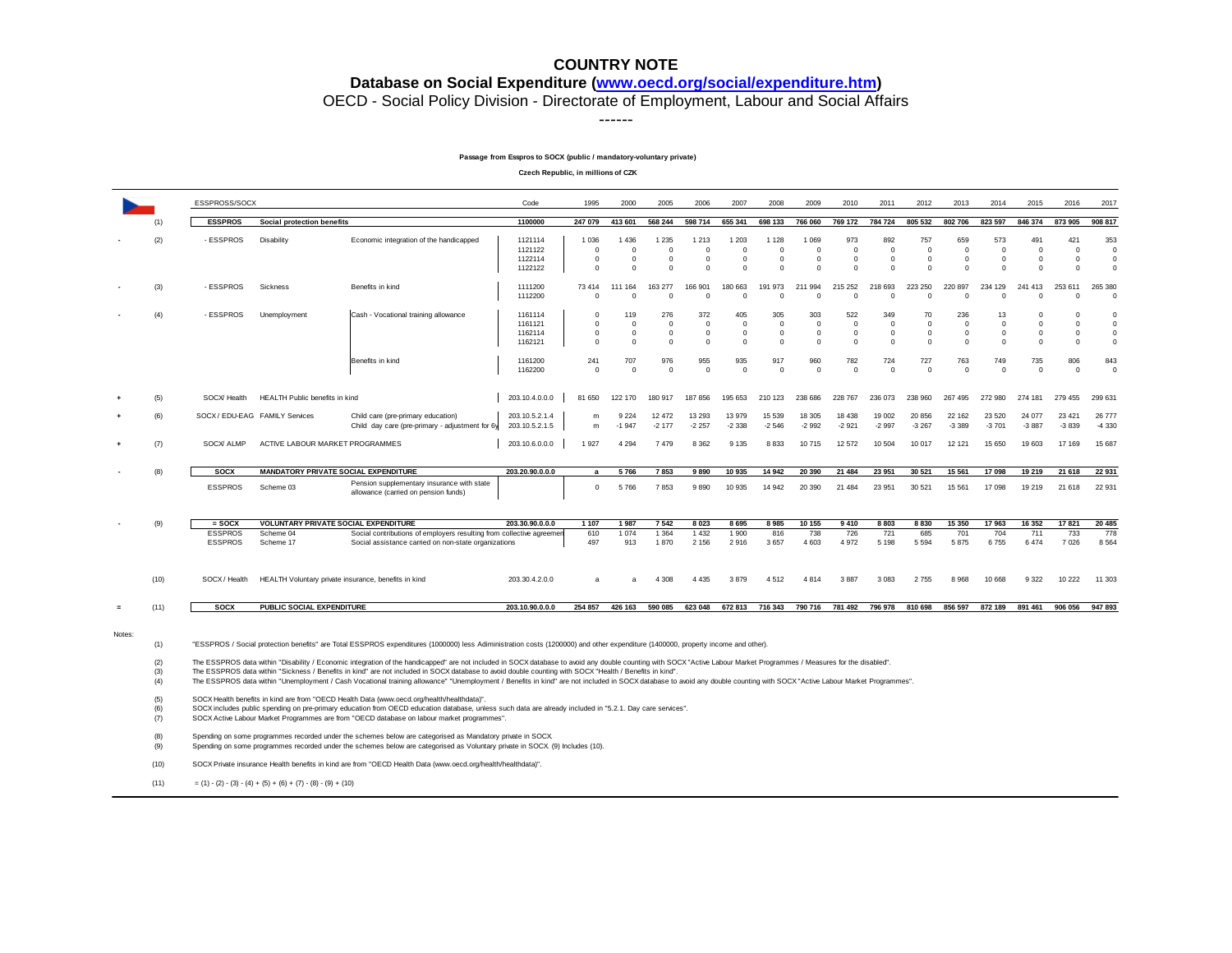**Database on Social Expenditure [\(www.oecd.org/social/expenditure.htm\)](http://www.oecd.org/social/expenditure.htm)**

OECD - Social Policy Division - Directorate of Employment, Labour and Social Affairs

------

# **CZECH REPUBLIC**

| <b>Code</b>             | <b>Title of the programme</b>                                                | <b>Description of the programme and attached notes</b>                                                                                                                                                                                                                                                                                                                                                                                                                                                                                                                                                                 |
|-------------------------|------------------------------------------------------------------------------|------------------------------------------------------------------------------------------------------------------------------------------------------------------------------------------------------------------------------------------------------------------------------------------------------------------------------------------------------------------------------------------------------------------------------------------------------------------------------------------------------------------------------------------------------------------------------------------------------------------------|
|                         | <b>OLD AGE</b>                                                               |                                                                                                                                                                                                                                                                                                                                                                                                                                                                                                                                                                                                                        |
| 203.10.1.1.1.1          | Old age pension                                                              | Expenditures only concern the civilian population, and do not include<br>payments to former policeman and military staff.                                                                                                                                                                                                                                                                                                                                                                                                                                                                                              |
| 203.10.1.1.1.5          | Old age spouse supplements: wives                                            | Spouses of those who are entitled to an old-age or invalidity pension or<br>to a pension for years of service, are entitled to a supplement.                                                                                                                                                                                                                                                                                                                                                                                                                                                                           |
| 203.10.1.1.1.8          | Pension for military personnel                                               | This is included in the old-age pension. These figures are not shown in<br>expenditures for the civilian population.                                                                                                                                                                                                                                                                                                                                                                                                                                                                                                   |
| 203.10.1.1.1.9          | Pension insurance and health care                                            | See 203.10.1.1.1.1                                                                                                                                                                                                                                                                                                                                                                                                                                                                                                                                                                                                     |
| 203.10.1.1.2.1          | activities and other pension                                                 | Individual pension increase for special political Payments for such special political activities ceased in 1990.                                                                                                                                                                                                                                                                                                                                                                                                                                                                                                       |
| 203.10.1.1.2.2          | State compensatory contribution                                              | State compensation contribution (SCC) was introduced to compensate<br>for abolishing cost-price reducing subsidies on tax on food and other<br>basic commodities. Since 1994, the SCC for pensioners has become<br>part of pension.                                                                                                                                                                                                                                                                                                                                                                                    |
| 203.10.1.1.2.3          | Pension insurance                                                            | Anticipated old-age pension for insured person if he acquires an<br>insurance period of no less than 25 years and, he is no more than three<br>years of attaining retirement age on the day from which an old-age<br>pension is granted                                                                                                                                                                                                                                                                                                                                                                                |
| 203.10.1.1.3.1          | Social pension                                                               | This was abolished in 1996.                                                                                                                                                                                                                                                                                                                                                                                                                                                                                                                                                                                            |
| 203.10.1.1.3.2          | Assistance to the pension for co-operative<br>farmers                        | This was abolished in 1996.                                                                                                                                                                                                                                                                                                                                                                                                                                                                                                                                                                                            |
| 203.10.1.1.3.3          | Supplementary pension insurance                                              | The State-contributory supplementary pension insurance Act came into<br>force on 16 February 1994. From 1 January 2000 a tax allowance has<br>been introduced for fund participants and employers who are<br>contributing to their employees' pension.                                                                                                                                                                                                                                                                                                                                                                 |
| 203.10.1.1.3.4          | Long-term service                                                            | This includes pension payments to individuals in selected professions<br>(e.g. aviation and arts) at conditions which are more advantageous than<br>those applying to the general old-age pension. The programme was<br>abolished in 1996.                                                                                                                                                                                                                                                                                                                                                                             |
| 203.10.1.1.3.5          | State contribution to supplementary pension<br>insurance                     | These are state contributions to voluntary individual pension<br>arrangements, which are established for those not in employments.<br>Voluntary supplementary pension insurance was established in 1994.                                                                                                                                                                                                                                                                                                                                                                                                               |
| 203.10.1.1.3.13         | Care allowance: Social Assistance in<br>Competence of the Central Government | Care allowance paid out after reaching standard retirement age. It shall<br>be provided to people who, mainly due to their adverse state of health,<br>are dependent on the assistance of another person in the area of<br>common acts of personal care and self-sufficiency.                                                                                                                                                                                                                                                                                                                                          |
| 203.10.1.2.1.1<br>and,  | Accommodation                                                                | Includes:<br>1) Homes for the Elderly - stay-in services provided to persons with                                                                                                                                                                                                                                                                                                                                                                                                                                                                                                                                      |
| 203.10.1.2.1.2          |                                                                              | reduced self-sufficiency, in particular, due to their age, whose situation<br>requires regular assistance of another physical person.<br>2) Special Regime Homes stay-in services provided to persons with<br>reduced self-sufficiency due to chronic mental disorder or dependence<br>on addictive substances and to persons with old-age/senile dementia<br>with reduced self-sufficiency due to the above disorders whose<br>situation requires regular assistance of another physical person.<br>3) Respite care - is a field, ambulatory or stay-in service provided to<br>persons with reduced self-sufficiency. |
| $\mathbf{Q}_\mathbf{y}$ | <b>SURVIVORS</b>                                                             |                                                                                                                                                                                                                                                                                                                                                                                                                                                                                                                                                                                                                        |
| 203.10.2.1.1.1          | Widow(er)'s pension                                                          | Survivor's pension. Under 203.10.2.1.1.5 since 1994.                                                                                                                                                                                                                                                                                                                                                                                                                                                                                                                                                                   |
| 203.10.2.1.1.2          | Orphans' pension                                                             | Payment until age 26 (unless the child is adopted in the mean-time).<br>Under 203.10.2.1.1.5 since 1994.                                                                                                                                                                                                                                                                                                                                                                                                                                                                                                               |
| 203.10.2.1.1.5          | Pension insurance                                                            | Includes, Widow's pension, Widower's pension, and Orphan's pension.<br>A widow's pension is due for one year after husband's death and may<br>be extended under some conditions. A dependent child is entitled to                                                                                                                                                                                                                                                                                                                                                                                                      |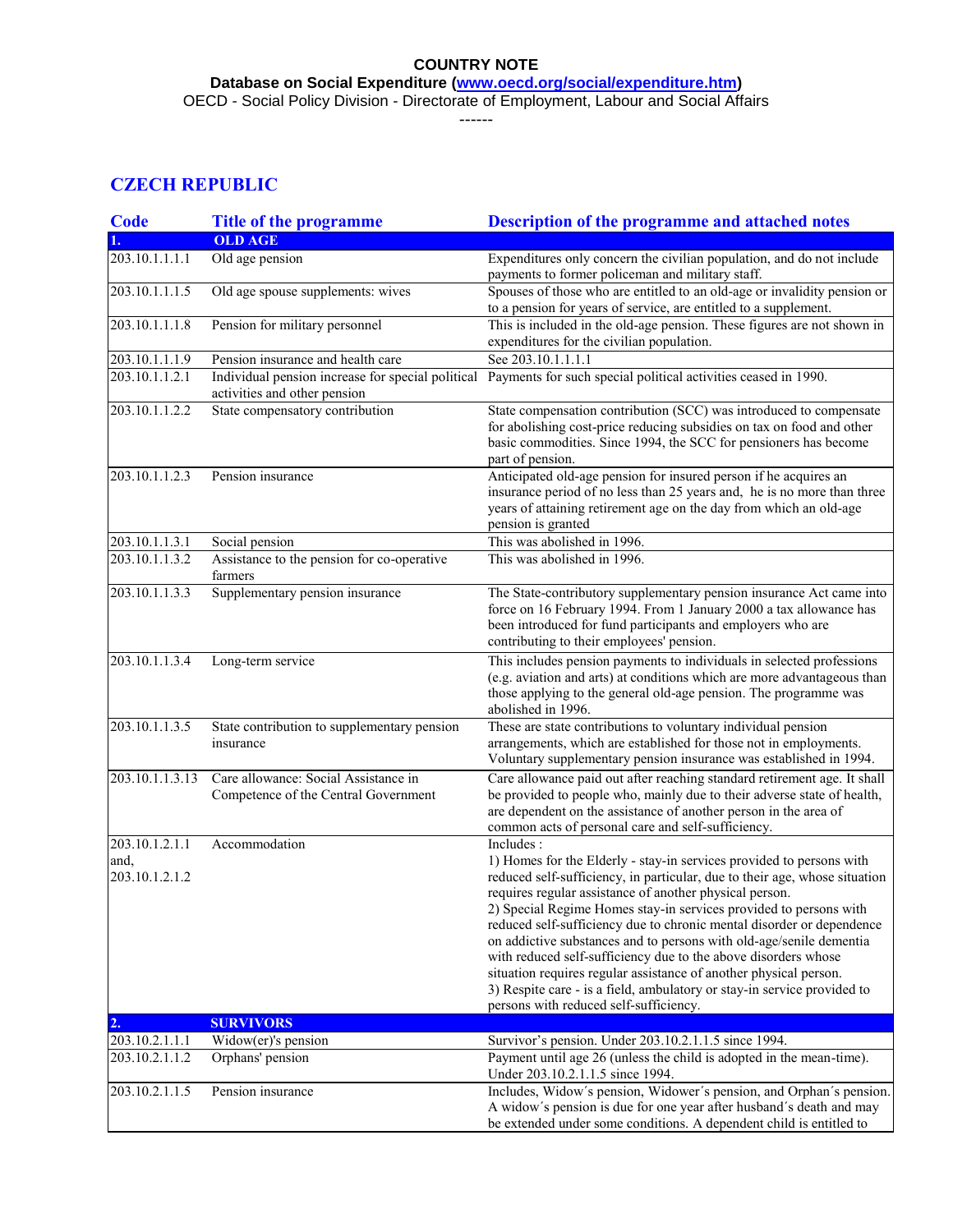**Database on Social Expenditure [\(www.oecd.org/social/expenditure.htm\)](http://www.oecd.org/social/expenditure.htm)**

OECD - Social Policy Division - Directorate of Employment, Labour and Social Affairs

------

|                        |                                               | orphan's pension in the case of the death of his parent. The entitlement                                                                                                                                                                                                                                                                                                  |
|------------------------|-----------------------------------------------|---------------------------------------------------------------------------------------------------------------------------------------------------------------------------------------------------------------------------------------------------------------------------------------------------------------------------------------------------------------------------|
|                        |                                               | to orphan's pension terminates when the child is adopted."                                                                                                                                                                                                                                                                                                                |
| 203.10.2.2.1.1         | Funeral grants                                | Non means-tested, lump-sum grant, towards the costs of funeral                                                                                                                                                                                                                                                                                                            |
| 3.                     | <b>INCAPACITY RELATED BENEFITS</b>            | arrangements.<br>(Disability, Occupational injury and disease, Sickness)                                                                                                                                                                                                                                                                                                  |
| 203.10.3.1.1.1         | Invalidity                                    | Disability pension payment to person with reduced work capacity for                                                                                                                                                                                                                                                                                                       |
|                        |                                               | health reasons and otherwise satisfies the eligibility criteria.                                                                                                                                                                                                                                                                                                          |
| 203.10.3.1.1.2         | Reduced pension                               | Payment to someone who is partially disabled (i.e. reduced work<br>capacity by 33%) and has contributed for the minimum insurance                                                                                                                                                                                                                                         |
|                        |                                               | period and/or is victim of a work injury.                                                                                                                                                                                                                                                                                                                                 |
| 203.10.3.1.3.1         | Work injury benefits                          | Mandatory statutory insurance to compensate those who have been<br>affected by an occupational accident and disease.                                                                                                                                                                                                                                                      |
| 203.10.3.1.4.1         | Sickness benefits                             | Payable to those who satisfy the criteria set out by the sickness<br>insurance institute. Since 1994, sickness insurance for self-employed<br>workers is voluntary.                                                                                                                                                                                                       |
| 203.10.3.1.5.1         | Family member care benefit                    | Payments to men/women who cannot work because they care for<br>family members (child up to age 10 years or a sick adult, who live<br>together in the same household).                                                                                                                                                                                                     |
| 203.10.3.2.1.3<br>and, | Accommodation                                 | Social care establishments for handicapped adults and youths.                                                                                                                                                                                                                                                                                                             |
| 203.10.3.2.1.4         |                                               |                                                                                                                                                                                                                                                                                                                                                                           |
|                        | <b>HEALTH</b>                                 |                                                                                                                                                                                                                                                                                                                                                                           |
| 203.10.4.2.0.0         | Public expenditure on health<br><b>FAMILY</b> | See OECD Health Statistics                                                                                                                                                                                                                                                                                                                                                |
| 5.<br>203.10.5.1.1.1   | All residents: children's allowance           | Child allowance is payable until the end of compulsory education or in                                                                                                                                                                                                                                                                                                    |
|                        |                                               | case of further education or vocational training until the age of 26 at<br>maximum). Child allowance is income-tested and payment rates vary<br>with the age of the child.                                                                                                                                                                                                |
| 203.10.5.1.1.1         | Payable tax credits                           | Tax credit for dependent child.                                                                                                                                                                                                                                                                                                                                           |
| 203.10.5.1.2.1         | Child birth grant                             | A non-recurrent benefit to mothers to cover related expenses. The<br>amount of the grant depends on the number of children born at one<br>time.                                                                                                                                                                                                                           |
| 203.10.5.1.2.2         | Maternity grant                               | A non-recurrent grant (and non means-tested) benefit towards<br>maternity costs. Statutory paid maternity leave is 28 weeks.                                                                                                                                                                                                                                              |
| 203.10.5.1.2.4         | Parental allowance                            | Payment to a parent who personally provides full-time and regular care<br>for at least one child up to the age of 4, or up to the age of 7 if it<br>concerns a disabled child. Parental allowance can also be paid to low-<br>income parents in work.                                                                                                                     |
| 203.10.5.1.2.5 to      |                                               | Sickness insurance payment to pregnant women whose earnings are                                                                                                                                                                                                                                                                                                           |
| 203.10.5.1.2.7         |                                               | reduced for medical reasons (e.g. reduced working hours on medical<br>advice)                                                                                                                                                                                                                                                                                             |
| 203.10.5.1.3.2         | Foster parent care benefit                    | There are four allowances and grants for foster care in total, of which<br>two allowances are monthly contributions - contribution towards the<br>child's needs and remuneration of the foster parent - and two are one-<br>off contributions - a contribution for adoption and a contribution<br>towards the purchase of a motor vehicle for a foster parent who has at  |
|                        |                                               | least 4 children in his or her care. Repeated allowances are provided for<br>a child in substitute family care to replace maintenance from parents,<br>and to the foster parent as an appreciation of the fact that he or she is<br>personally caring for another person's child. Under certain conditions,<br>repeated allowances may be provided up to 26 years of age. |
| 203.10.5.1.3.3         | Social allowance                              | Income-tested payment to low-income families, with at least one<br>dependent child.                                                                                                                                                                                                                                                                                       |
| 203.10.5.1.3.4         | Maintenance allowance                         | Payments to the family of a person engaged in national service                                                                                                                                                                                                                                                                                                            |
| 6.                     | <b>ACTIVE LABOUR MARKET POLICIES</b>          |                                                                                                                                                                                                                                                                                                                                                                           |
|                        | See OECD Labour Market Policy database.       |                                                                                                                                                                                                                                                                                                                                                                           |
| 7.                     | <b>UNEMPLOYMENT</b>                           |                                                                                                                                                                                                                                                                                                                                                                           |